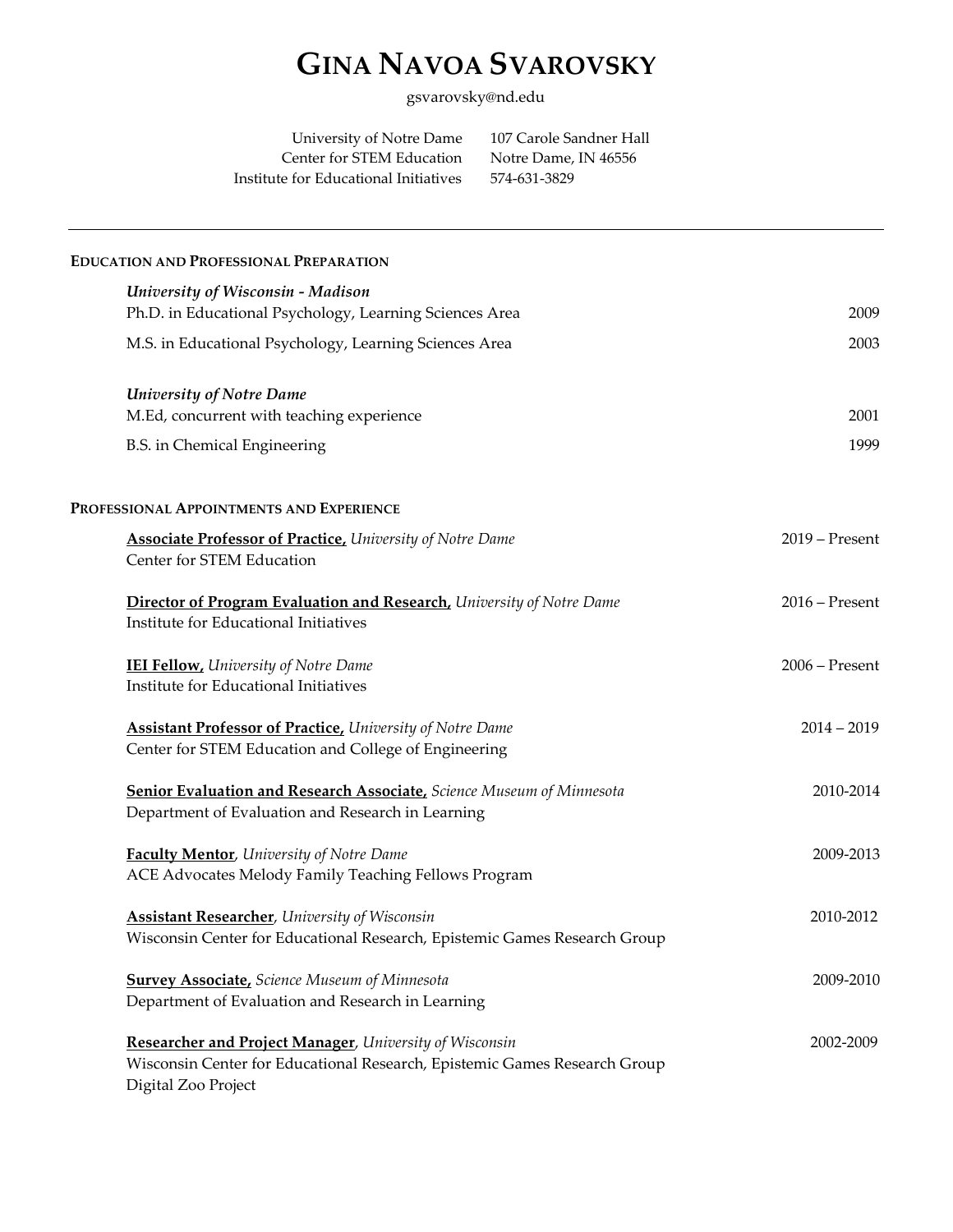| <b>Faculty of Supervision and Instruction</b> , University of Notre Dame<br>ACE Teaching Fellows, M.Ed. Program                                                           | 2006-2009 |
|---------------------------------------------------------------------------------------------------------------------------------------------------------------------------|-----------|
| <b>Research Fellow</b> , Academic Advanced Distributed Learning Co-laboratory<br>Games and Professional Practice Simulations (GAPPS) Collaborative                        | 2004-2006 |
| <b>Project Assistant, University of Wisconsin</b><br>Wisconsin Center for Educational Research,<br>Center for the Integration of Research, Teaching, and Learning (CIRTL) | 2001-2005 |
| <b>Physics Teacher</b> , St. Petersburg Catholic High School                                                                                                              | 1999-2001 |

# **FUNDED RESEARCH PROJECTS**

October 2019 – September 2022. Design and Development: Research Exploring Activity Characteristics and Heuristics for Early Childhood Engineering (REACH-ECE) National Science Foundation Award Number 1930848, \$399,371. Principal investigator, with Dr. Scot Pattison (TERC), Amy Corbett (Metropolitan Family Service), and Maria Eugenia Perdomo (Metropolitan Family Service) as Co-PIs.

September 2019 – August 2023. Head Start on Engineering: Developing a Learning Community to Study and Support Family-level Interest in Engineering. National Science Foundation Award Number 1906409, \$738,505. Co-principal investigator with Dr. Scott Pattison (TERC) as PI.

February 2019 – January 2021. Storybook STEM: Professional Convening for Cross-Sector Understanding of Children's Literature as a Tool for Supporting Informal STEM Learning. National Science Foundation Award Number 1902536, \$75,000. Co-principal investigator with Dr. Scott Pattison (TERC) as PI.

August 2017 – September 2018. Head Start on Engineering 2.0. \$5,000. Institute for Educational Initiatives Seed Grant for IEI Fellows, University of Notre Dame. Principal investigator.

June 2017 – May 2020. Analytical applications of surface-enhanced hyper-raman scattering. National Science Foundation Award Number 1709566, \$473,565. Co-principal investigator with Dr. Jon Camden (University of Notre Dame) as PI.

September 2015 – August 2018. Head Start on Engineering. National Science Foundation Award Number DRL-1515628, \$299,070. Co-principal investigator with Dr. Scott Pattison (Institute for Learning Innovation) as PI.

October 2013 – September 2018. Making Connections: Exploring culturally relevant maker experiences through an iterative, cross-institutional approach. National Science Foundation Award Number DRL-1323584, \$899,738. Co-principal investigator with Dr. Marjorie Bequette (Science Museum of Minnesota) as PI.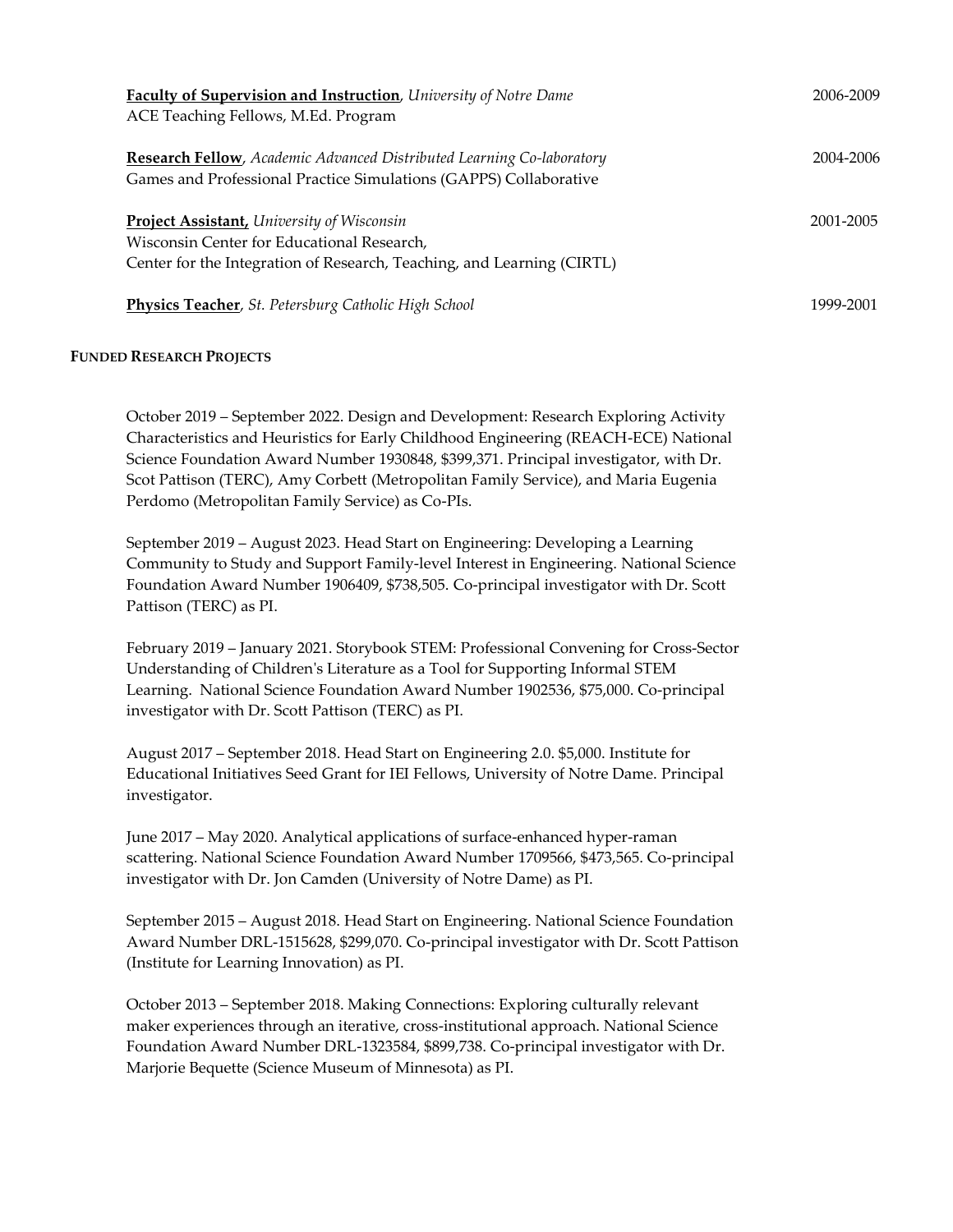October 2011 – December 2015. Gender Research on Adult-child Discussions in Informal Engineering Environments (GRADIENT). National Science Foundation Award Number HRD-1136253, \$524,718. Principal Investigator, with Dr. Monica Cardella (Purdue University) as co-PI.

#### **PEER-REVIEWED JOURNAL ARTICLES**

Pattison, S., Svarovsky, G., Ramos-Montanez, S., Gotan, I., Weiss, S., Benne, M., Nuñez, V., Corrie, P., & Smith, C. (2020). Understanding Early Childhood Engineering Interest Development as a Family-Level Systems Phenomenon: Findings from the Head Start in Engineering Project. *Journal of Pre-college Engineering Education Research, 10*(1), 6.

Kowalski, M. J., Macaluso, K., & Navoa Svarovsky, G. (2020). The Alliance for Catholic Education: how this programme supports Catholic schools in the USA (2007–2020+). *International Studies in Catholic Education, 12*(1), 74-86.

Svarovsky, G. N., Wagner, C., & Cardella, M. E. (2018). Exploring moments of agency for girls during an Engineering Activity. *International Journal of Education in Mathematics, Science and Technology*, *6*(3), 302-319.

Pattison, S., Svarovsky, G., Gotan, I., Corrie, P., Benne, M., Weiss, S., Nuñez, V., & Ramos-Montanez, S. (2017). Head Start on Engineering: Teachers, informal STEM educators, and learning researchers collaborating to engage low income families with engineering. *Connected Science Learning*, *4*(1).

Svarovsky, G. N. (2011). Exploring complex engineering learning over time with Epistemic Network Analysis. *Journal of Pre-college Engineering Education Research*, 1(2), 19- 30.

Shaffer, D.W., Hatfield, D., Svarovsky, G.N., Nash, P., Nulty, A., Bagley, E., Franke, K., Rupp, A.A., Mislevy, R. (2009). Epistemic Network Analysis: A prototype for 21st Century assessment of learning. *The International Journal of Learning and Media, 1*(2)*.*

Svarovsky, G. N., & Shaffer, D. W. (2007). SodaConstructing knowledge through exploratoids. *Journal of Research in Science Teaching*, *44*(1), 133-153.

#### **BOOK CHAPTERS**

Svarovsky, G. N. (2019). Early STEM experiences in museums. In L. Cohen and S. Waite-Stupaiansky (Eds*.), STEM for early childhood learners: How Science, Technology, Engineering, and Mathematics strengthen learning.* New York, NY: Routledge.

Svarovsky, G. N. (2014). Engineering learning in museums and other designed settings: Towards a theoretical framework. In Strobel, J., Purzer, S. & Cardella, M. (Eds.) *Engineering in Pre-College Settings: Research into Practice*. Purdue University Press, West Lafayette, Indiana.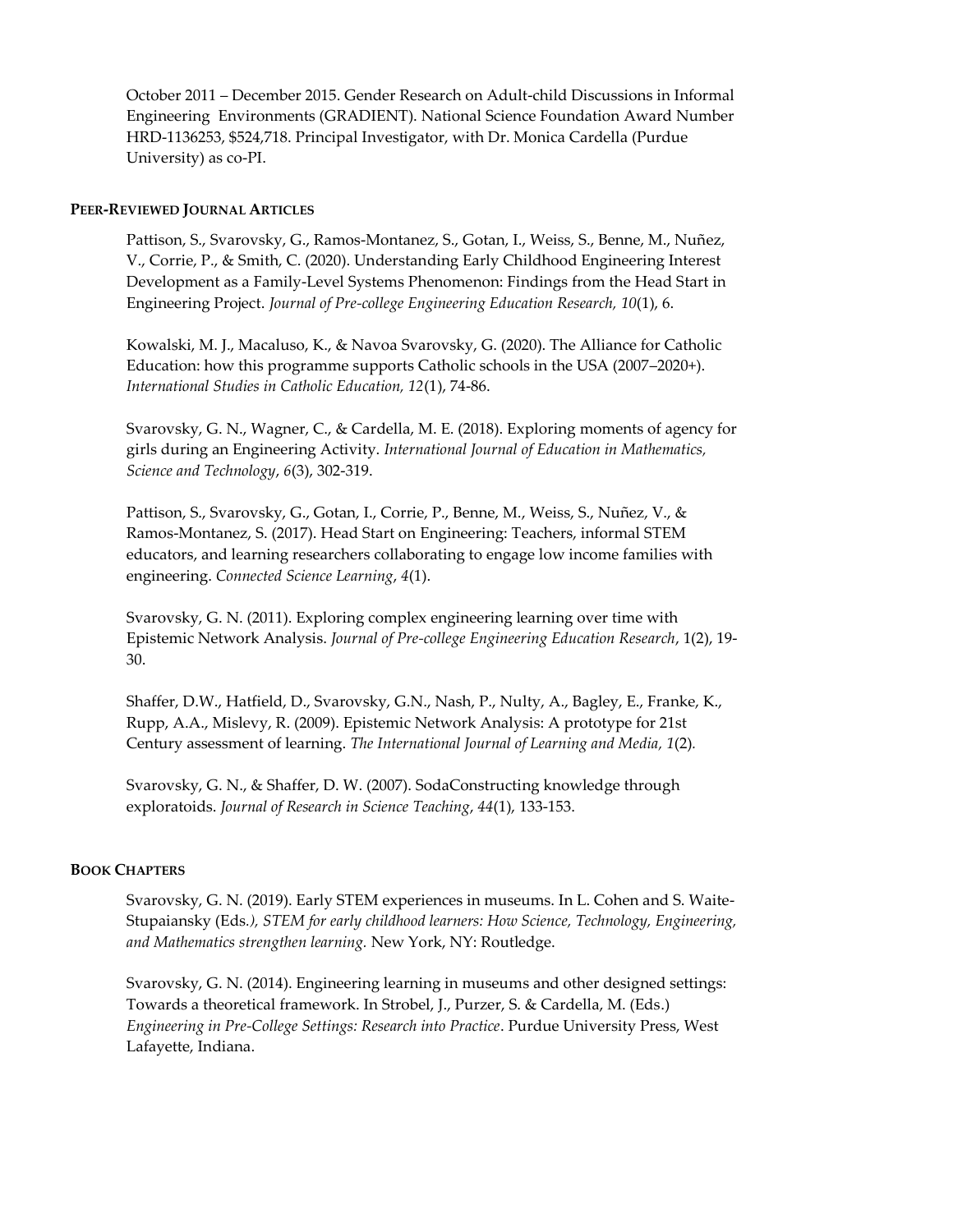#### **PEER-REVIEWED CONFERENCE PROCEEDINGS**

Pattison, S., Ramos- Montañez, S., & Svarovsky, G. (2020). *Early Childhood Engineering: Supporting Engineering Design Practices with Young Children and Their Families.* Proceedings of the National Association for Research in Science Teaching Annual Conference, Portland, OR, March 2020.

Pattison, S., Svarovsky, G., & Ramos- Montañez, S. (2020). *Storybooks and STEM: Using Books as a Tool to Support Early Childhood Family STEM Learning.* Proceedings of the National Association for Research in Science Teaching Annual Conference, Portland, OR, March 2020.

Pattison, S., Weiss, S., Ramos- Montañez, S., Gontan, I., Svarovsky, G., Greenough Corrie, P., Bennie, M., Núñez, V., & Smith, C. (2018). *Engineering in early childhood: Describing family-level interest development systems.* Proceedings of the National Association for Research in Science Teaching Annual Conference, Atlanta, GA, April 2018.

Svarovsky, G., Pattison, S., Verbeke, M., Benne, M., and Greenough Corrie, P. (2017). *Head Start on Engineering: Early findings (work in progress).* Proceedings of the 124<sup>th</sup> American Society of Engineering Education Annual Conference & Exposition, Columbus, OH, June 2017.

Svarovsky, G., Bequette, M., and Causey, L. (2017). *Making Connections: Challenging the perceived homogeneity of making.* Proceedings of the 124th American Society of Engineering Education Annual Conference & Exposition, Columbus, OH, June 2017.

Svarovsky, G., Cardella, M., Dorie, B., and King, Z. (2017). *Productive forms of facilitation for young girls during engineering activities within informal learning settings.* Paper presented at the American Educational Research Association Annual Meeting, April 2017, San Antonio, TX.

Pattison, S., Svarovsky, G., Greenough Corrie, P., Benne, M., Nunez, V., Dierking, L., and Verbeke, M. (2016). *Conceptualizing early childhood STEM interest development as a distributed system: A preliminary framework.* Proceedings of the National Association for Research in Science Teaching Annual Conference, Baltimore, MD, April 2016.

Svarovsky, G. N., Bequette, M. B., and Causey, L. (2016). *Making Connections: Exploring culturally embedded making practices and perceptions (work in progress).* Proceedings of the 123rd American Society of Engineering Education Annual Conference & Exposition*,* New Orleans, LA, June 2016.

Dorie, B.L., Cardella, M.E., and Svarovsky, G. (2015). *Engineering Together: Context in Dyadic Talk During an Engineering Task.* Proceedings of the 122nd American Society of Engineering Education Annual Conference & Exposition*,* Seattle, WA, June 2015.

Dorie, B.L., Cardella, M.E., and Svarovsky, G. (2014). *Capturing the design behaviors of a young children working with a parent.* Proceedings of the 121st American Society of Engineering Education Annual Conference & Exposition*,* Indianapolis, IN June 2014.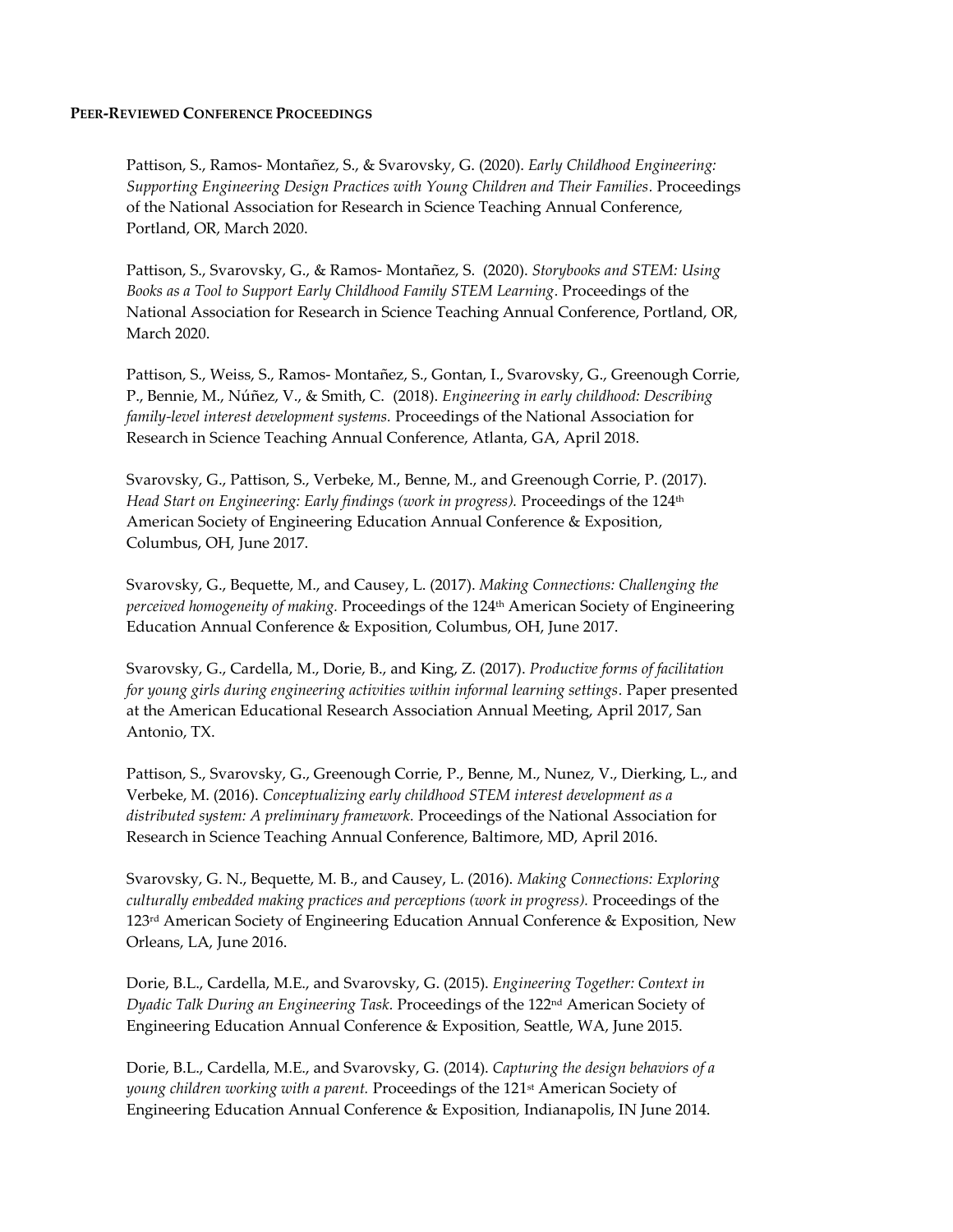Cardella, M., Svarovsky, G.N., Dorie, B. (2013). *Gender research on adult-child interactions in informal engineering environments (GRADIENT): Early findings. Proceedings of the 120<sup>th</sup>* ASEE Annual Conference & Exposition, June 2013, Atlanta, GA.

Svarovsky, G. N., and Cardella, M.E. (2013). *Gender Research on Adult-child Discussions in Informal Engineering Environments (GRADIENT): Early Findings from the Preschool Playdates Context.* Paper presented at the American Educational Research Association Annual Meeting, April 2013, San Francisco, CA.

Svarovsky, G. N. (2010). Exploring and Assessing Engineering Epistemic Frames in Authentic Engineering Learning Environments for Girls. Paper presented at the *International Conference of Learning Sciences Engineering Workshop*, June 2010, Chicago, IL.

Svarovsky, G. N., & Shaffer, D. W. (2006). The hidden workhorses: Design meetings and design notebooks as tools for reflection in the engineering design course. *Proceedings of the 36th ASEE/IEEE Frontiers in Education Conference*, October 2006, San Diego, CA.

Svarovsky, G. N., & Shaffer, D. W. (2006). SodaConstructing an understanding of physics: Technology-based engineering activities for middle school students. *Proceedings of the 36th ASEE/IEEE Frontiers in Education Conference*, October 2006, San Diego, CA.

Svarovsky, G. N., & Shaffer, D. W. (2006). Berta's Tower: Developing conceptual physics understanding one exploratoid at a time. *Proceedings of the International Conference of the Learning Sciences,* June 2006, Bloomington, IN.

Svarovsky, G. N., & Shaffer, D. W. (2006). Engineering girls gone wild: Developing an engineering identity in Digital Zoo. *Proceedings of the International Conference of the Learning Sciences,* June 2006, Bloomington, IN.

Schoepke, J., & Svarovsky, G. N. (2005). *A Question of Fit Between Today's Graduate Student and Tomorrow's Tech-Savvy Professor: The Lessons Learned from the Teaching with Technology Course.* Paper presented at the 11th International Conference on Human-Computer Interaction, Las Vegas, NV.

Svarovsky, G. N., and Shaffer, D.W. (2004). *Berta's Tower: Understanding physics through virtual engineering.* Proceedings of the International Conference of the Learning Sciences, June 2004, Santa Monica, CA.

Svarovsky, G. N., and Shaffer, D.W. (2003). *Berta's Tower: An expert-novice study investigating ideas in the domain of physics and the practice of engineering.* Paper presented at the American Educational Research Association Annual Meeting, April 2003, Chicago, IL.

#### **MAJOR EVALUATION REPORTS**

Svarovsky, G.N., Goss, J., Kollman, E.K. (2015). *Public Reach Estimations for the NISE Network.* University of Notre Dame, Notre Dame, IN. Available at http://informalscience.org/public-reach-estimations-nise-network.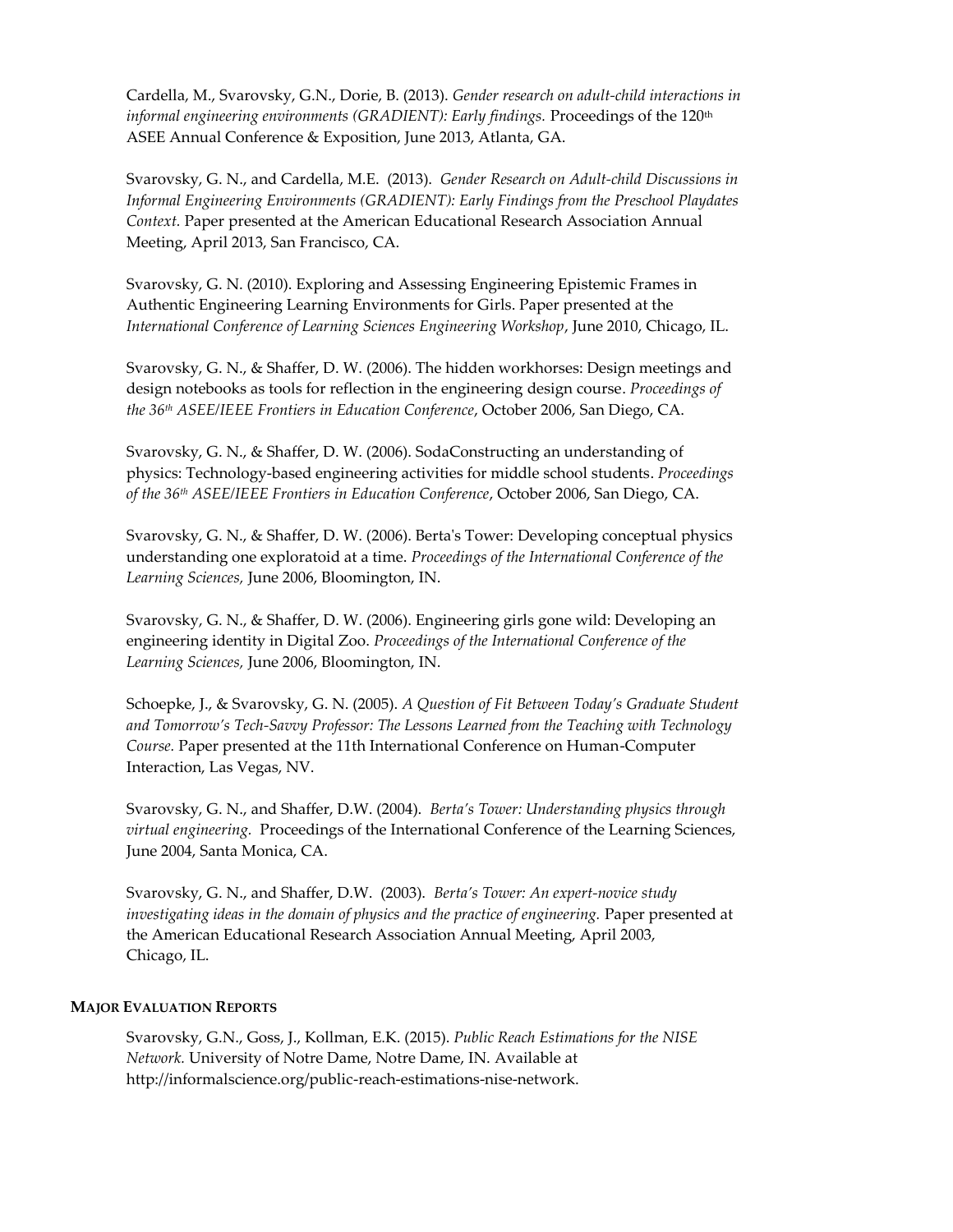Svarovsky, G. N., Tranby, Z., Cardiel, C., Auster, R., and Bequette, M. (2015). *Summative study of NanoDays 2014 Events*. Science Museum of Minnesota, St. Paul, MN. Available at http://informalscience.org/summative-study-nanodays-2014-events.

Svarovsky, G. N., Goss, J., Ostgaard, G., Reyes, N., Cahill, C., Auster, R., and Bequette, M. (2013). *Summative study of the Nano mini-exhibition*. Science Museum of Minnesota, St. Paul, MN. Available at http://informalscience.org/summative-study-nano-miniexhibition.

Alexander, J.M., Svarovsky, G.N., Goss, J., Rosino, L., Mesiti, L.A., LeComte-Hinely, J., & Reich, C. (2012). *A study of communication in the Nanoscale Informal Science Education Network (Year 6).* Museum of Science, Boston. Available at http://informalscience.org/study-communication-nanoscale-informal-science-educationnetwork-year-6.

Bequette, M.B., Svarovsky, G.N., Ellenbogen, K.M. (2011). *Year 5 summative evaluation of exhibits and programs within the Nanoscale Informal Science Education Network.* Science Museum of Minnesota, St. Paul, MN. Available at http://informalscience.org/year-5 summative-evaluation-exhibits-and-programs.

#### **SELECTED PRESENTATIONS**

*The Process Behind the Graphs: Key Considerations When Developing Data Dashboards.* (2019). Workshop presented at the National Catholic Education Association Annual Convention, April 2019, Chicago, IL.

*Developing Data Dashboards for Different Programs Across a Service Organization.* (2018). With Ryan Woodbury. Presented at Evaluation 2018 (Annual meeting of the American Evaluation Association), Cleveland, OH.

*Cultivating Evaluative Thinking in a Service Organization.* (2018). With Monica Kowalski. Presented at Evaluation 2018 (Annual meeting of the American Evaluation Association), Cleveland, OH.

*Visualizing Data for Justice and Equity*. (2018). With Ryan Woodbury. Presented at Evaluation 2018 (Annual meeting of the American Evaluation Association), Cleveland, OH.

*Developing Data Dashboards.* Invited panelist. Program Evaluation Series, University of Notre Dame, Laboratory for Economic Opportunity. October 2018.

Svarovsky, G.N. and Kirkland, P.K. (2018). *Designing and Implementing Teacher Professional Development that Connects Social Justice and STEM Integration.* Proceedings of the 1<sup>st</sup> Annual CoNECD conference, Washington, DC.

Ehsan, H., Cardella, M.E., and Svarovsky, G.N. (2018). *Engineering and Computational Thinking Among Families Engaging With an Exhibit at a Science Center.* Poster presented at the AERA 2018 Annual Meeting, New York, NY.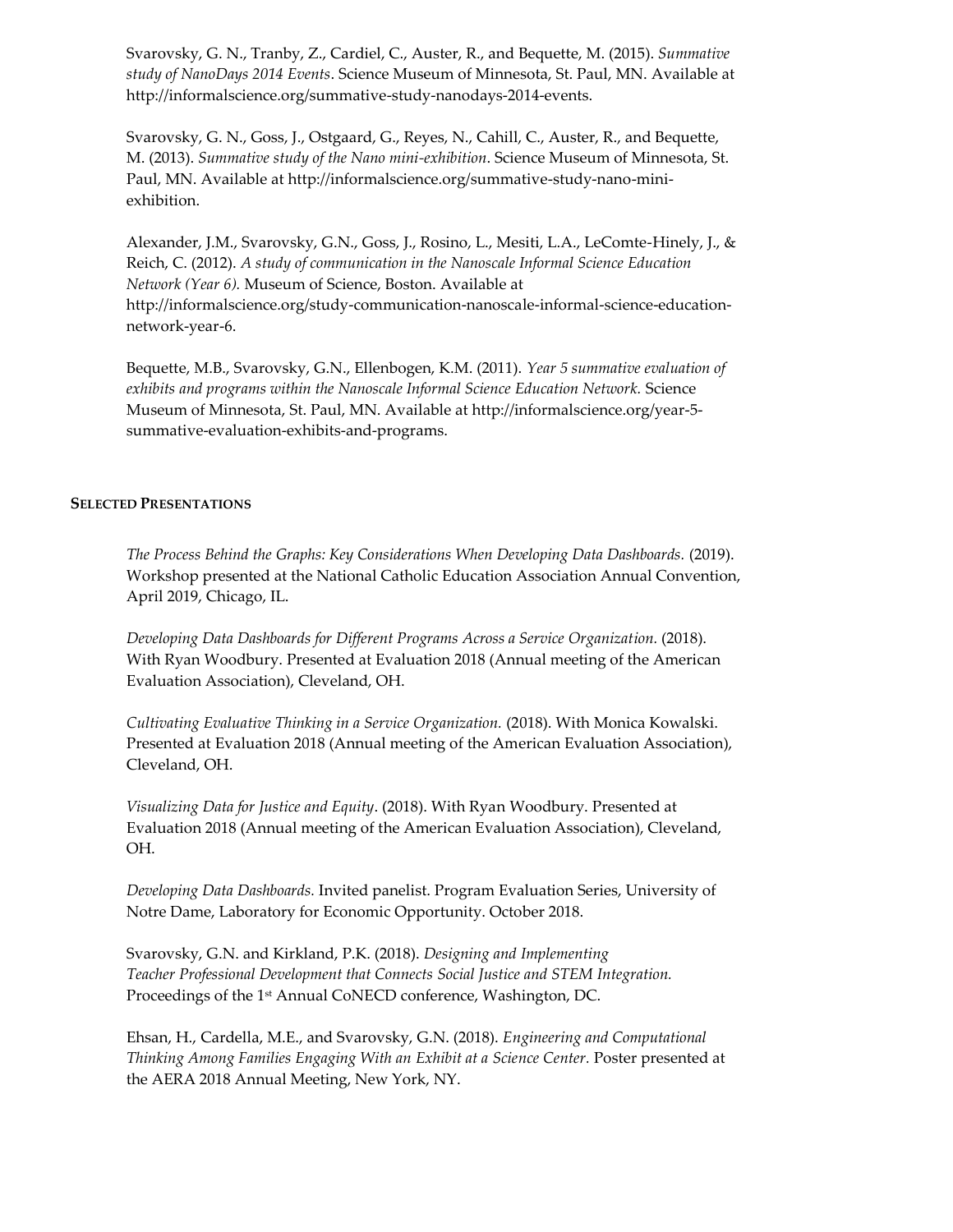*Realizing the Potential and Promise of STEM.* Invited keynote presentation. STEMM Co-lab Workshop. Christian Brothers University & Christian Brothers High School, Memphis, TN. November 2015.

*Making Connections: Fostering Change at the Science Museum of Minnesota.* With Lauren Causey and Marjorie Bequette. Annual Conference of the Visitor Studies Association. Indianapolis, IN. July 2015.

*Exploring the Role of Museums in Broadening Participation in Engineering. Invited keynote* presentation. Purdue University Department of Engineering Education Graduate Seminar. April 2014.

*Collaborative Family Learning at Engineering Studio: Design, Facilitation, and Evidence.* With Keith Braflaadt and Bette Schmitt. Association of Science and Technology Centers Annual Conference, Albuquerque, NM. October 2013.

*Encouraging Visitor STEM Decision Making Using Public Engagement with Science.* With Larry Bell, Elizabeth Kunz Kollmann, Patrice Legro, and Kirsten Ellenbogen. Association of Science and Technology Centers Annual Conference, Albuquerque, NM. October 2013.

*Engineering Conversations Between Preschool Girls and Their Parents.* With Monica Cardella. Visitor Studies Association Conference, Milwaukee, WI. July 2013.

*Investigating Learning Within Making, Engineering, and Design-Based Activities.* With Lisa Sindorf, Nina Hido, and Anna Lindgren-Streicher. Visitor Studies Association Conference, Milwaukee, WI. July 2013.

*Pushing Our Boundaries: Teaming Up to Get More Accomplished.* With Sarah Cohn, Elizabeth Kunz Kollmann, Liz Rosino, and Chris Cardiel. Visitor Studies Association Conference, Milwaukee, WI. July 2013.

*Conversations Between Girls and their Parents During Informal Engineering Activities.* With Zdanna Tranby and Monica Cardella. Visitor Studies Association Conference, Raleigh, NC. July 2012.

*Distributed Evaluation: Moving Towards Richer and More Meaningful Institutional Collaboration.* With Jane M. Alexander, Juli Goss, Liz Rosino, and Jenna LeComte-Hinely. Visitor Studies Association Conference, Raleigh, NC. July 2012.

*"Grab your business cards and get your engineering game face on!": Facilitating engineering learning and interest for girls through authentic engineering activity.* Colloquium on P-12 STEM Education Research, St. Paul, MN. August 2011.

*It's all connected: Using epistemic network analysis to assess engineering learning in out-ofschool contexts.* Invited keynote presentation. Purdue University Department of Engineering Education Graduate Seminar. March 2011.

*Theory Based Games.* Invited workshop with David Hatfield, Elizabeth Sowatzke Bagley, Aran Nulty, Padraig Nash, and David Shaffer. International Conference of the Learning Sciences, Utrecht, Netherlands. June 2008.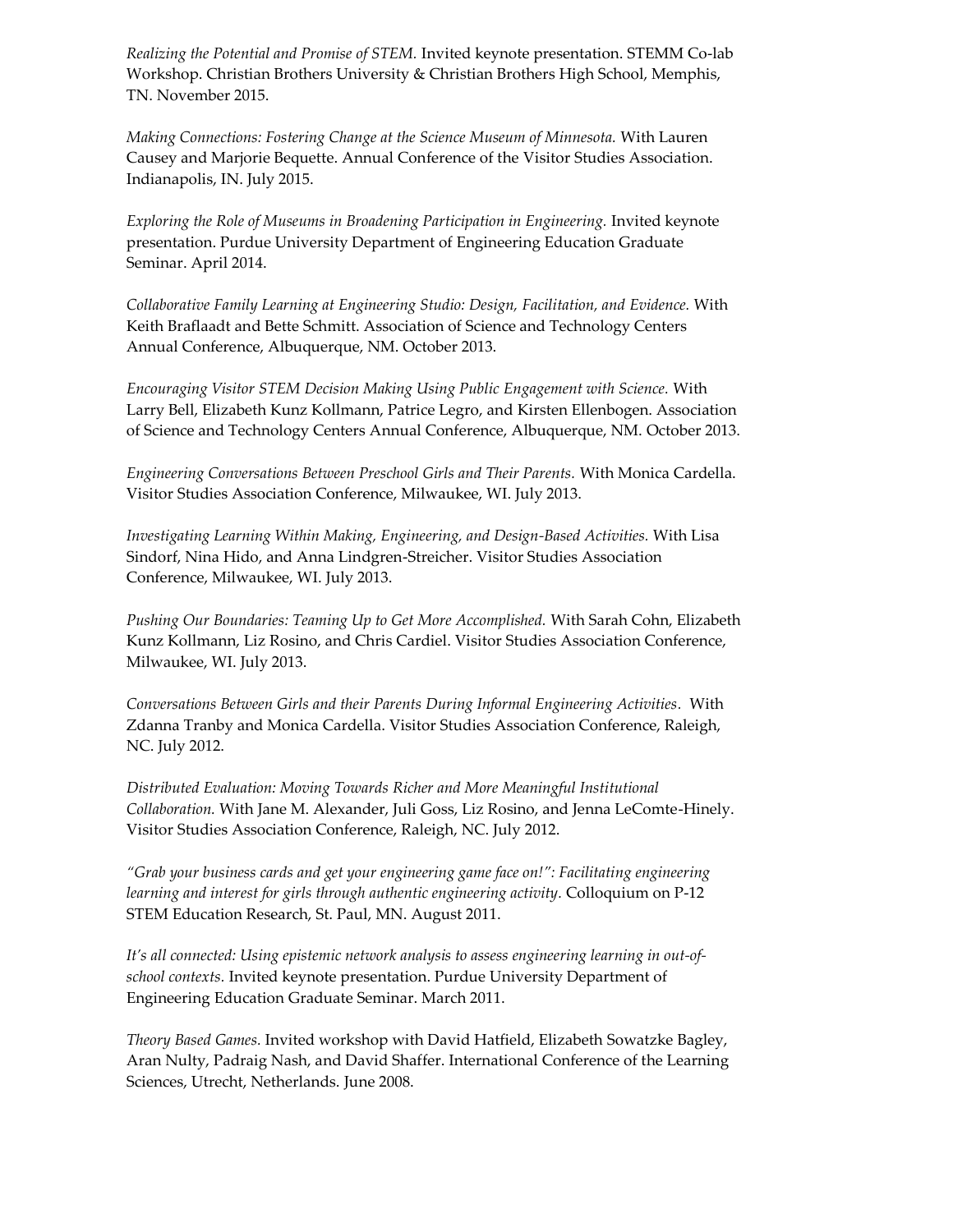*Digital Zoo: Building the next generation of engineers,* Games, Learning, and Society Conference. Madison, WI. June 2006.

*Digital Zoo: The use of engineering design notebooks during epistemic game play.* Games, Learning, and Society Conference. Madison, WI. June 2005.

*From explanatoids to exploratoids: Developing physics knowledge through virtual engineering,*  Annual Meeting of the National Association for Research in Science Teaching (NARST). Dallas, TX. April 2005.

*Preparing Future Faculty to Teach Effectively with Technology.* With Alan Wolf. Educause Midwest Regional Conference, Chicago, IL. March 2005.

*Research training: the graduate student perspective.* Invited panel with Lawrence Casper, Lester Gerhardt, Cindy Atman, Les Sims, John Brighton, and Rob Marley. American Society of Engineering Education Annual Meeting. Salt Lake City, UT. June 2004.

#### **COURSES AND PROFESSIONAL DEVELOPMENT PROGRAMS**

| STEM Integration (University of Notre Dame, Center for STEM Education)        | 2014 - Present |
|-------------------------------------------------------------------------------|----------------|
| Learning in Informal Environments (University of Notre Dame)                  | 2016           |
| Introduction to Engineering Systems (University of Notre Dame)                | 2014-2016      |
| Introduction to Teaching - Historical Perspectives (University of Notre Dame) | 2007-2009      |
| Clinical Seminar in Teaching (University of Notre Dame)                       | 2006-2009      |
| Supervised Teaching (University of Notre Dame)                                | 2006-2009      |
| Effective Teaching with Technology (University of Wisconsin-Madison)          | 2005           |
| Teaching with Technology (University of Wisconsin-Madison)                    | 2004           |
| Physics (St. Petersburg Catholic High School)                                 | 1999-2001      |
| Introduction to Physical Sciences (St. Petersburg Catholic High School)       | 1999-2001      |

#### **INVITED ADVISORY BOARD AND CONSULTING ROLES**

| Advisory Board, Designing Biomimetic Robots Project, NSF Award #1742127                                                                               | $2018$ – Present |
|-------------------------------------------------------------------------------------------------------------------------------------------------------|------------------|
| Invited panelist, Center for the Advancement of Informal STEM Education (CAISE)<br>Convening of the Evaluation and Measurement Taskforce, August 2018 | 2018             |
| Committee of Visitors, Chemattitudes Project, NSF Award #1612482                                                                                      | $2016$ – Present |
| Committee of Visitors, NASA Space and Earth Science ISE Network, NASA<br>Cooperative Agreement Numbers NNX16AC67A and 80NSSC18M0061                   | $2016$ – Present |
| Advisory Board, Integrated STEM and Computing Learning, NSF Award #1543175                                                                            | $2015 - 2017$    |
| Advisory Board, LinCT Project, NSF Award #1513009                                                                                                     | $2015 - 2017$    |
| Engineering Content Expert, Smithsonian Science Education Center Curriculum                                                                           | 2015             |
| Advisory Board, Designing Our World Project, NSF Award #132230                                                                                        | $2013 - 2017$    |

#### **PROFESSIONAL SERVICE**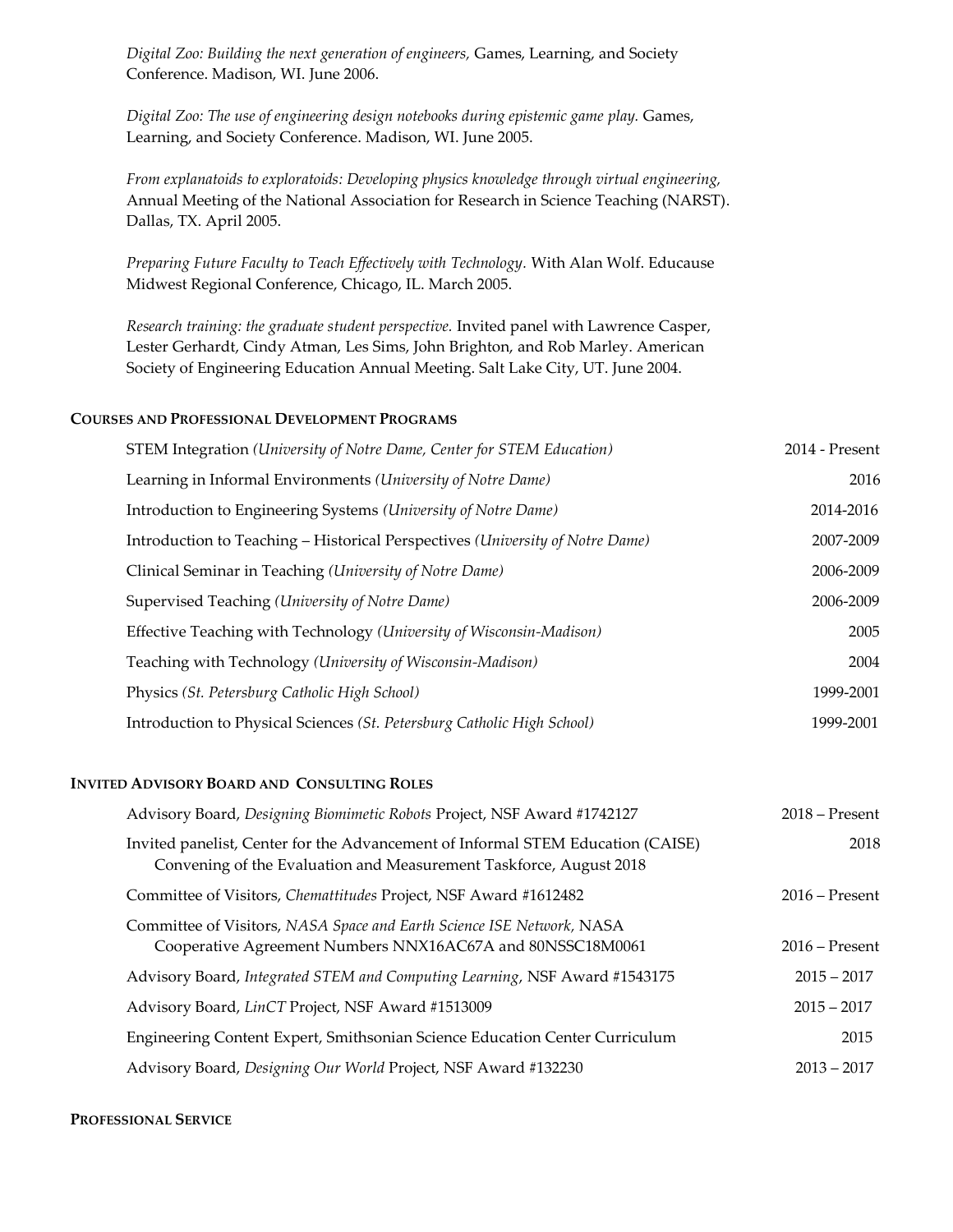| Associate Editor, Journal of Pre-college Engineering Education Research                                                                                                                                                                                         | $2018 -$ Present |
|-----------------------------------------------------------------------------------------------------------------------------------------------------------------------------------------------------------------------------------------------------------------|------------------|
| Executive Committee Member, University of Notre Dame, Alliance for Catholic<br>Education                                                                                                                                                                        | $2018 -$ Present |
| Co-director, National Data Project for Catholic Schools, in partnership with the<br>National Catholic Education Association (NCEA)                                                                                                                              | $2017$ – Present |
| Invited proposal reviewer for the National Science Foundation                                                                                                                                                                                                   |                  |
| Manuscript reviewer: Journal of Engineering Education, Advances in Engineering<br><b>Education, Visitor Studies</b>                                                                                                                                             |                  |
| Conference proposal reviewer: Annual meeting of the National Association for<br>Research in Science Teaching, Annual Meeting of the American Educational<br>Research Association, Annual Conference of the American Society for<br><b>Engineering Education</b> |                  |
| Board Member, Visitor Studies Association. Communications Committee Chair                                                                                                                                                                                       | 2013-2015        |
| Planning Committee, Games, Learning, and Society Conference<br>Games and Professional Practice Simulations (GAPPS) Collaborative                                                                                                                                | 2004-2006        |
| Educational Psychology Student Association, University of Wisconsin-Madison<br>Department of Educational Psychology                                                                                                                                             | 2005-2006        |
| Student Affairs Committee, University of Wisconsin-Madison<br>Department of Educational Psychology                                                                                                                                                              | 2002-2005        |

## **UNDERGRADUATE AND GRADUATE STUDENT ADVISING**

Member, Dissertation Committee for Mariam Manuel (Curriculum and Instruction), Texas Tech University, 2018 – 2019

Member, Dissertation Committee for Brianna Dorie Brinkman (Engineering Education), *Conversation analysis of engineering parents' occupational knowledge, attitudes, and beliefs.* Purdue University, 2015.

Advisor, Glynn Family Honors Program Thesis for Marisa Lucht, *XX Does Not Compute: The Key Factors Affecting Female Disengagement in Computing*, University of Notre Dame, 2018.

Advisor, Glynn Family Honors Program Thesis for Catherine Wagner, *Persistence through leadership in STEM: A study examining parent interactions with girls during an engineering activity*, University of Notre Dame, 2017.

Undergraduate Researchers: Kaileigh Perrier (2020 – present), Maria Padilla (2020), Elizabeth Dolan (2016- 2018), Alejandra Bautista-Mata (2016), Hannah Gillespie (2016).

# **MENTORING AND OUTREACH EXPERIENCE**

Faculty Mentor, *University of Notre Dame, Institute for Educational Initiatives*

Department Mentor, *Science Museum of Minnesota Department of Evaluation and Research in Learning*

3M STEM Career Day Speaker, *Washington County School District, Minnesota*

Senior Graduate Student Mentor, *University of Wisconsin, Epistemic Games Research Group*